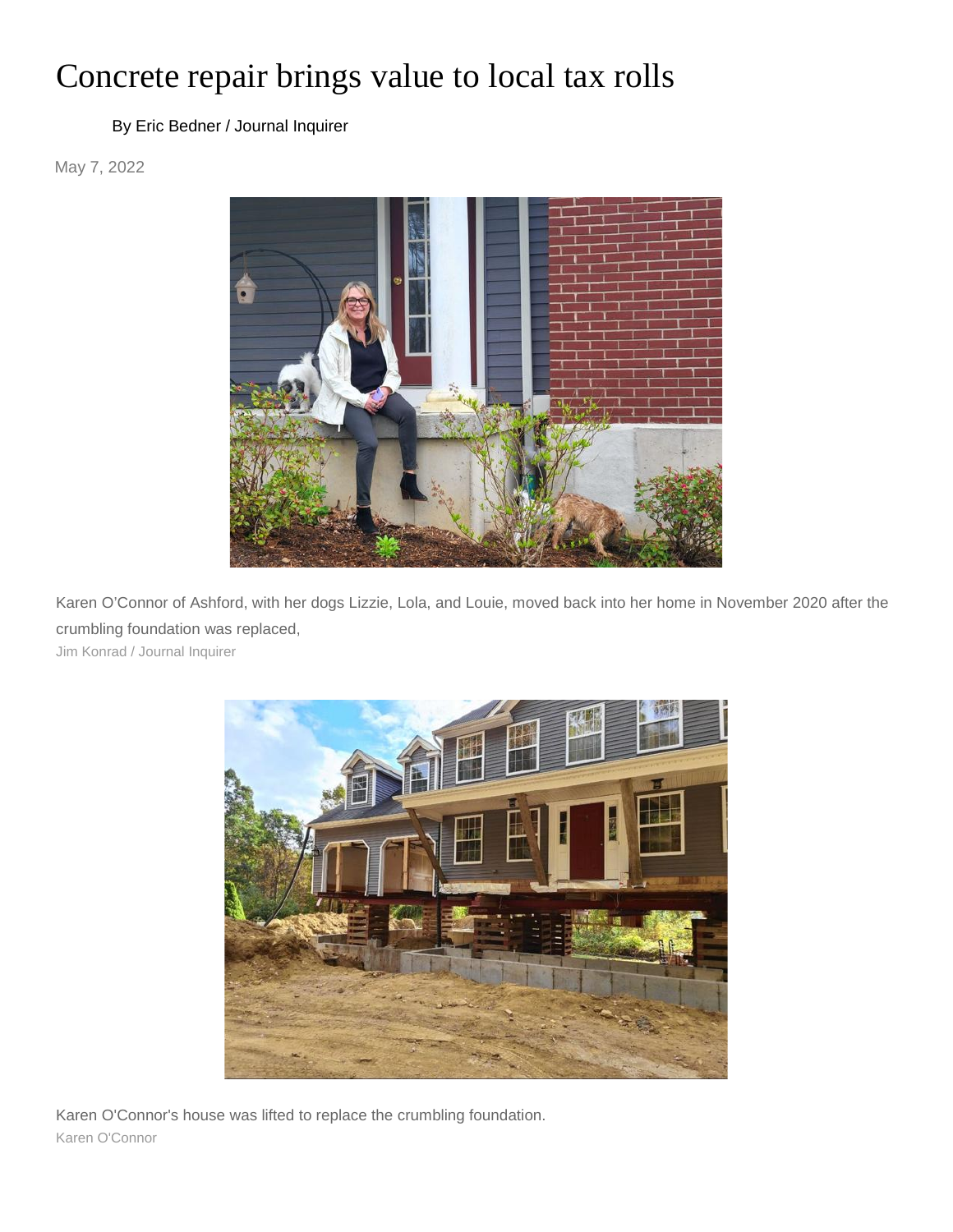Local towns plagued by crumbling foundations are beginning to see their tax rolls return to normal as homes that had been reassessed at lower values are being fixed, returning millions of dollars of property taxes to municipalities.

In June 2019, the Journal Inquirer reported that local municipalities were facing losses of millions of dollars in home assessments due to reductions granted to residential structures with crumbling foundations.

Vernon was among the hardest-hit communities with 216 homes being reassessed in the previous three years for a total reduction of more than \$24.8 million in value, equating to a net loss in tax dollars of nearly \$988,000.

A majority of Vernon's reassessments were from condominiums, rather than single-family homes. Vernon had 161 condo units in three complexes reassessed, reducing the assessments by about \$15.4 million, or roughly \$614,000 in total tax dollars lost in 2019.

As of December 2021, there were only 18 applications for reassessments, with a net assessed value loss of about \$1.4 million, assessor David Wheeler said.

However, 37 foundations for reassessed homes in town have already been fixed, equating to a total net assessment gain of about \$2.3 million, he said.

Tolland's 2018 grand list had 36 applications for reduced assessments in 2019, resulting in a \$2.2 million loss in assessed value. That was in addition to 55 reassessments from the previous year and 48 the year before that, resulting in a loss of \$4.2 million and \$3.6 million, respectively.

Since 2016, there have been a total of 256 reductions in town, equating to nearly \$20 million in reduced value or about \$725,000 in property taxes lost to the town.

Beginning in 2018 and ramping up significantly since, there have been a total of 70 homes fixed in Tolland, Assessor Jason Lawrence said.

Despite ongoing efforts to fix the most deteriorated foundations, some area towns continue to struggle with reassessments.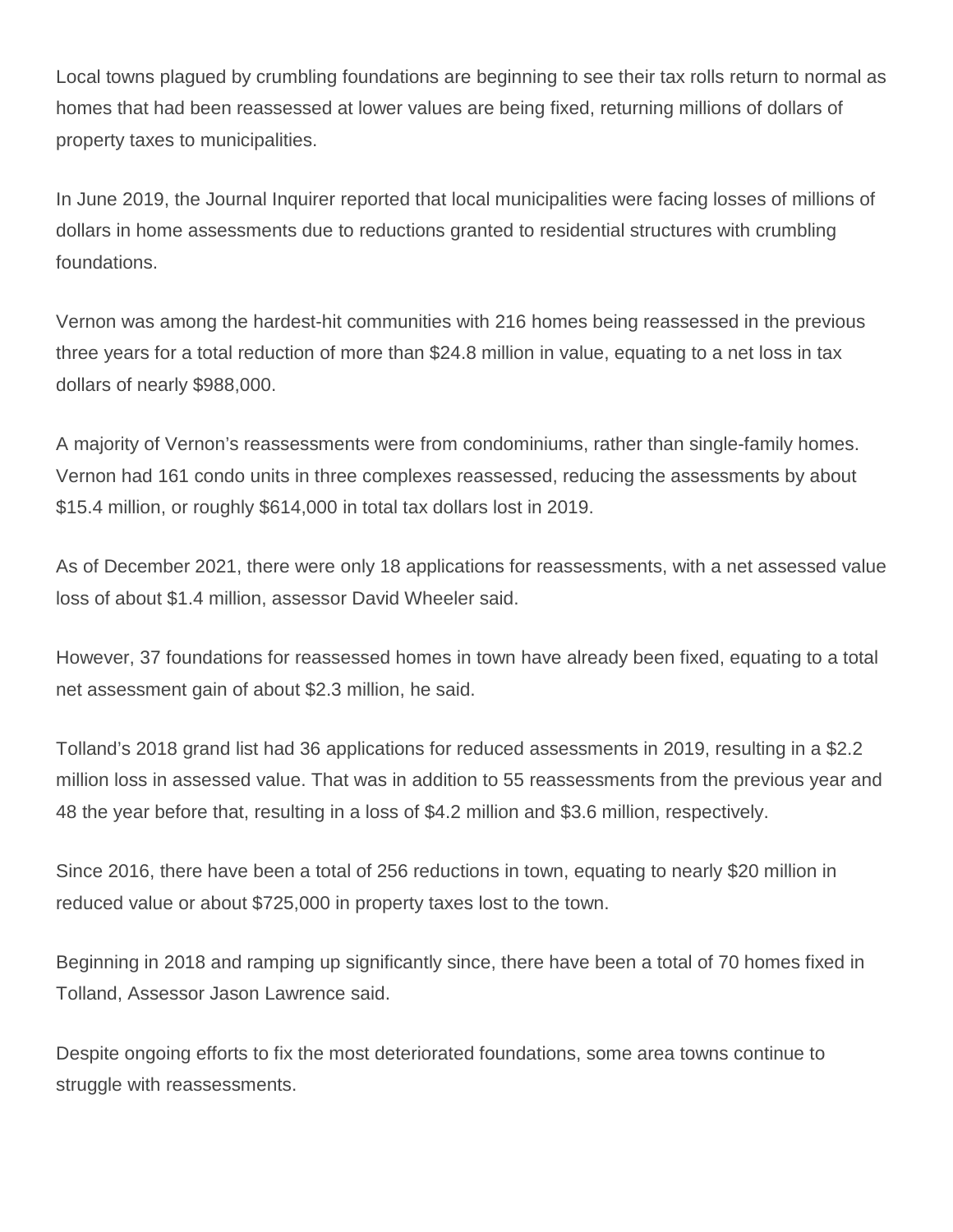At the beginning of 2019, Coventry had 45 single-family homes reassessed for a reduction of \$2.85 million in revenue.

Despite 29 homes being repaired since, Coventry continues to struggle as there are now 59 homes still with reassessed values, with a total assessment decrease of about \$5.7 million, assistant to the assessor Rachel Vertefeuille said.

"That's the highest count to date," she said.

Three years ago, roughly 80 Manchester property owners had received a reduction in assessed value, resulting in a roughly \$6 million hit to the grand list.

For its 2021 grand list signed in January, Manchester has seen 37 properties repaired already, assessor John Rainaldi said.

He noted that there are more repairs currently being done that will be reflected in this year's grand list.

Because the town's mill rate has not yet been determined for this year, Rainaldi said the overall tax impact is not yet known.

However, the 2020 grand list shows the reduction due to defective concrete was about \$12.438 million, equating to a reduction of roughly \$520,000 in taxes.

Overall, Manchester's 2021 grand list rose by 18%, with residential values up nearly 27% due to a revaluation in 2021.

The most recent grand list showed more reduced assessments than in 2020 — 167 compared to 156 — and new applications continue to come in, Rainaldi said.

"Defective concrete foundations remain a very serious issue in Manchester, impacting many Manchester residents and impacting the grand list," he wrote in January after signing the 2021 grand list.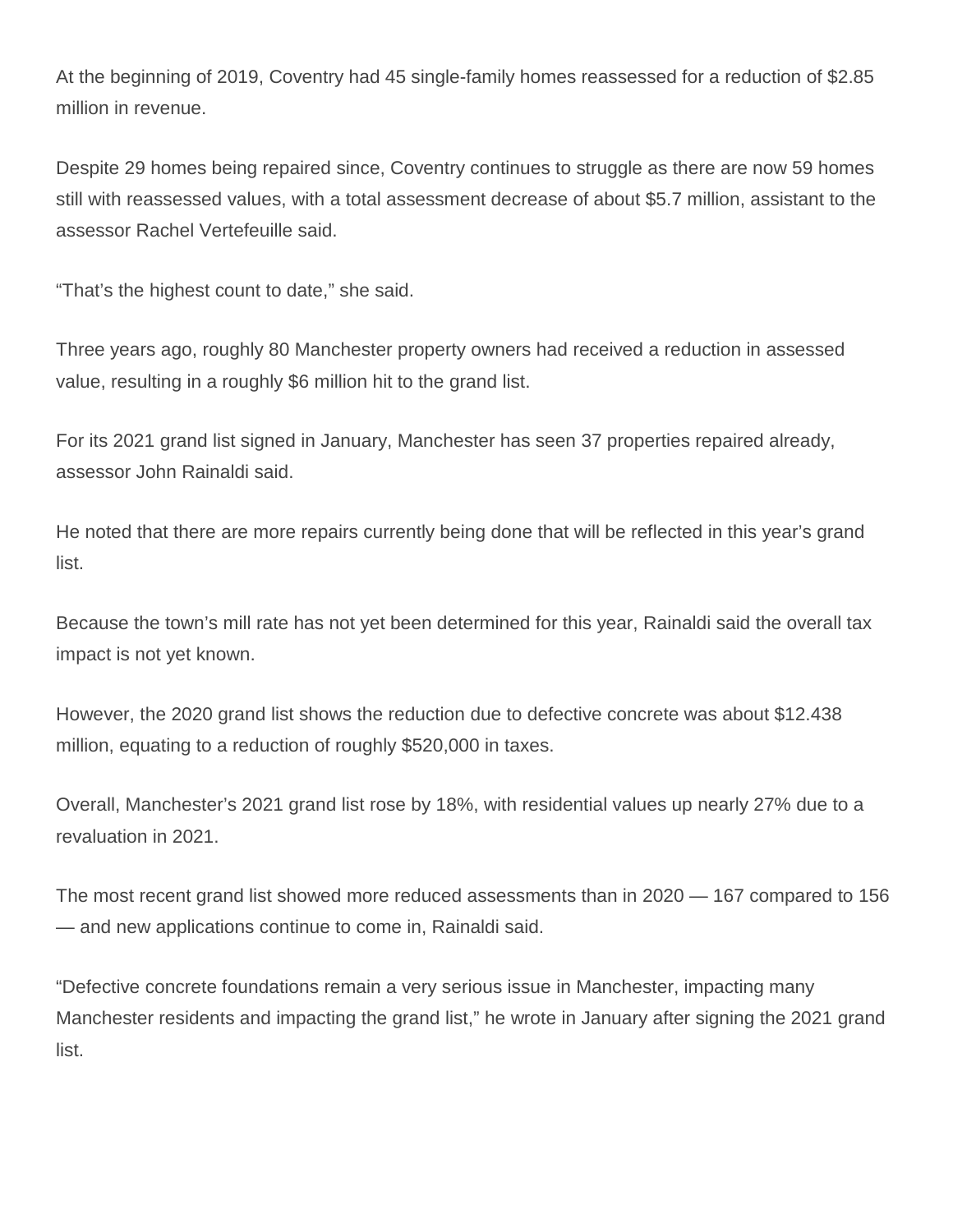## **524 foundations fixed**

The number of homes being fixed at a relatively rapid pace would not be possible without the Crumbling Foundation Solutions Indemnity Co., or CFSIC, the captive insurance company leading remediation efforts.

Since opening its doors on Jan. 10, 2019, CFSIC has fixed 524 foundations as of Tuesday, the captive's superintendent, Michael Maglaras, said.

He noted that CFSIC won't make a final payment to a contractor until a certificate of completion is issued by a town's building inspector.

After that, the home is "immediately" returned to its full assessed value, Maglaras said.

While not all homes that have been fixed were necessarily reassessed, 10 towns make up about 94% of foundations that have been replaced.

Vernon and Tolland top the list with 89 and 82, respectively, according to data from CFSIC.

Stafford, Willington, and Manchester range from 56 to 53. South Windsor, Ellington, and Coventry have had a total of 49, 41, and 30 foundations fixed, respectively.

Ashford and Somers round out the top 10 with 11 replacements each.

One of those homes belongs to Ashford resident Karen O'Connor, a single mother of three whose Turnpike Road home was among several in her neighborhood with a crumbling foundation.

Her foundation was deteriorating to the point that the house shifted so much that windows and doors either wouldn't open or wouldn't close, she said.

At the time, O'Connor was a trooper with the state police and also worked as a legislative liaison for the agency, requiring her to be in the Legislative Office Building where lawmakers were negotiating crumbling foundation bills.

She said the most frustrating part of the remediation process was that it took her insurance company nearly a year to deny her claim, forcing her to wait for assistance through CFSIC.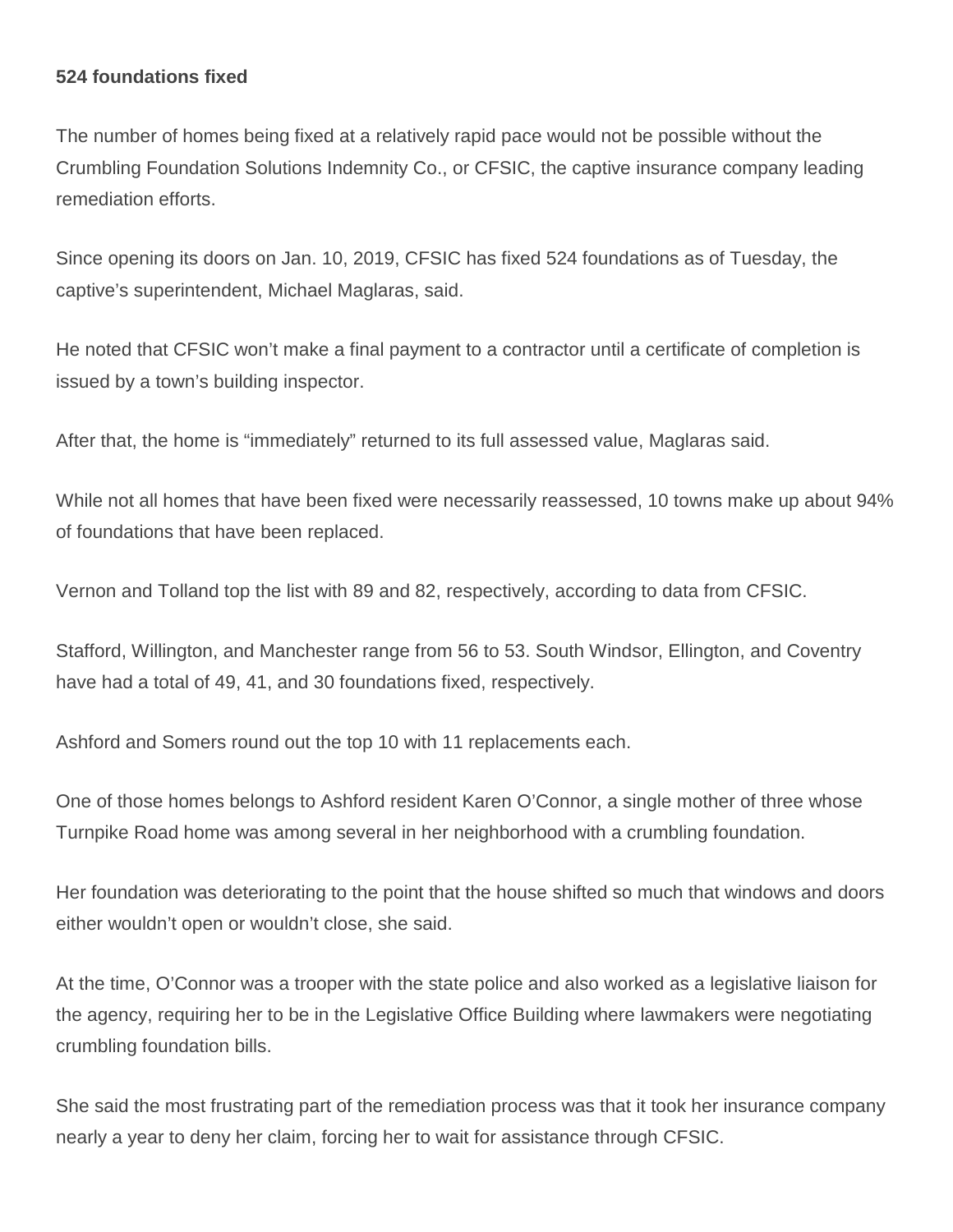"It was terrifying," O'Connor said.

In late 2019, her home was placed on the waiting list and classified as among the most in need for immediate repairs.

"I consider myself lucky; I found out and immediately went into action," she said, praising those who had worked for years lobbying for legislation and raising awareness of the crisis.

Work cost about \$90,000 out of pocket

O'Connor's home was lifted in September 2020 and her family was back in their home by Thanksgiving the same year, she said.

At the time, CFSIC capped foundation repair funding at \$175,000, but the total cost for O'Connor's foundation replacement was about \$187,000.

The extra \$12,000, along with peripheral costs, such as her yard and the cost of a dumpster and storage canister, O'Connor still had to pay about \$90,000 out of pocket.

Fortunately, she and her children were able to stay with O'Connor's mother while the foundation was being fixed, saving some money that otherwise would've been spent on a rental property.

O'Connor has since retired as a state trooper and serves as the executive director and chief executive officer of the Network Against Domestic Abuse in Enfield.

As of Tuesday, the average cost to fix a crumbling foundation was \$141,339, and the time it takes to replace a foundation has decreased by exactly two weeks compared to two years ago, Maglaras said, noting that the timeframe also saves many families from paying more for rentals if they cannot live in their homes while the foundation is being fixed.

The cap on construction costs covered through the captive was increased from \$175,000 to \$190,000 beginning on Jan. 2.

"We're trying to get as much bang for our buck as we can," Maglaras said, adding that costs and the time it takes to fix a foundation have steadily declined as contractors compete for business. "Old fashioned American capitalism is prevailing. … It's very consumerist oriented."